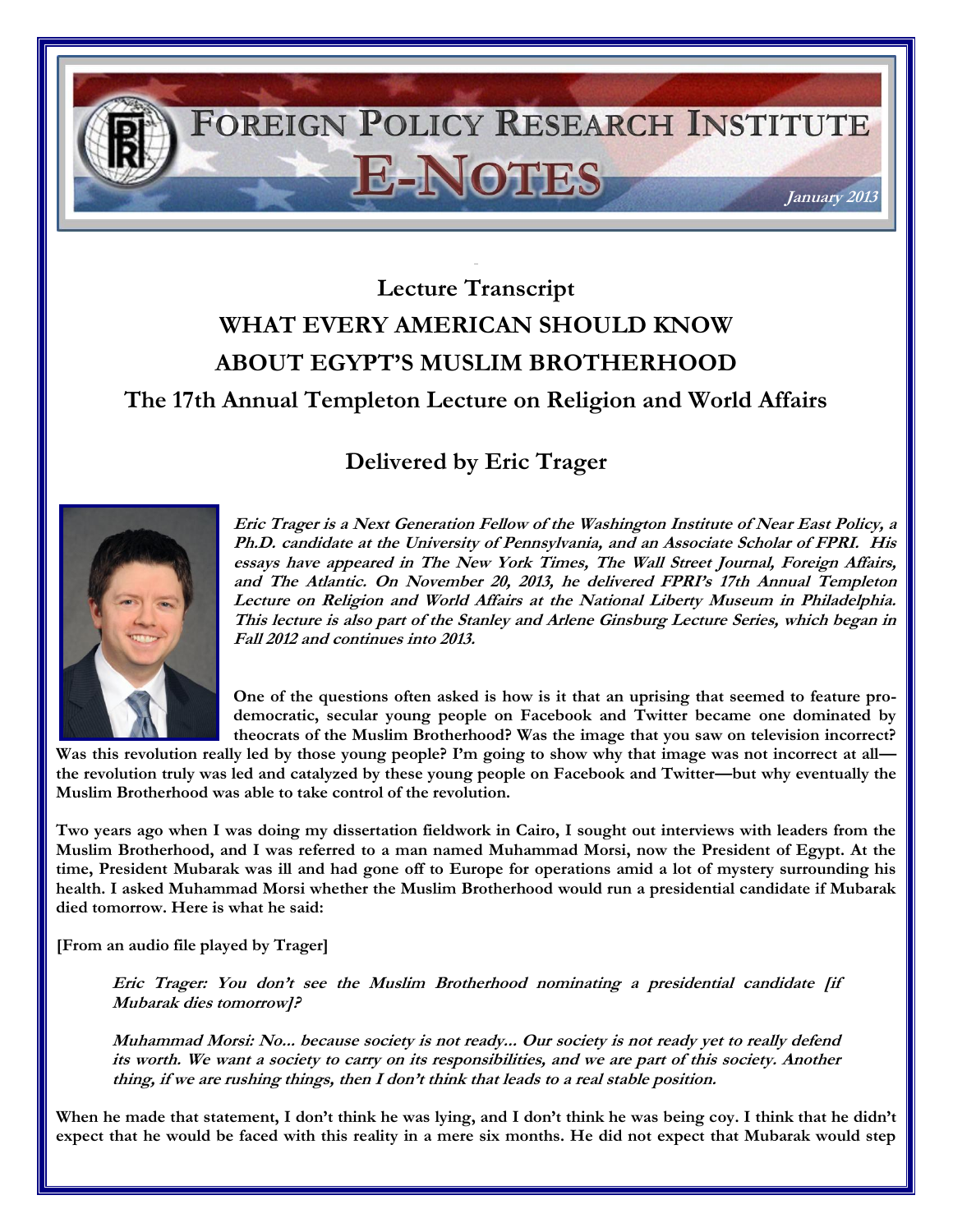down six months later and, to be completely honest with you, neither did I. My dissertation was entitled "Egypt: **Durable Authoritarianism"—until the revolution.**

**What did Morsi mean when he said that the Brotherhood was trying to build a society? Let me give you some background on the Muslim Brotherhood. It was founded in 1928 by Hassan al-Banna, who was a schoolteacher in Ismailia. The Muslim Brotherhood's goal was then—and remains now—to establish an Islamic state in Egypt. The way it pursues this goal is by trying to Islamize Egyptian society. Through social services, education, and the mosque, it sought to make Egyptians more religious and more Islamic as a grassroots strategy for building an Islamic state. That's very, very different from a strategy that says, "We're going to run for president, run for the Parliament, and use that power to transform society." Rather, the Brotherhood says, in effect, "We're going to Islamize society to build towards power." It was a long-term strategy; it took them 84 years before they ran for and won the presidency. So Morsi told me in 2010 that the Muslim Brotherhood was not going to run for the presidency because it was not done Islamizing Egyptian society.** 

**In addition to this grassroots strategy for Islamizing Egyptian society, the Muslim Brotherhood has been deeply hostile toward the West. Some of this hostility stemmed from the anti-imperialism of the 1920s and '30s, which later became a very virile anti-Zionism. The Muslim Brotherhood participated in the 1948 Arab-Israeli War well beyond the point at which the Egyptian army had stopped fighting Israel. Members are still very proud of that fact and still reference it when discussing their outlook on Israel.**

**The Muslim Brotherhood's credo is "Allah is our objective, the Quran is our constitution, the Prophet is our leader, jihad is our way, and death for the sake of Allah is the highest of our aspirations." Now I should clarify that when they say "jihad," they do not necessarily mean violent conflict. The way that this credo is interpreted varies considerably among the Brotherhood organizations that now exist in 72 countries. In Egypt, the Muslim Brotherhood does not typically use jihad to refer to violent struggle. It has at various points in history, but not recently. That's different from, say, Hamas in Gaza, which is a Brotherhood organization that interprets the "jihad" clause of this credo as an endorsement of violence.** 

Let me take you to Tahrir Square. I was there in June of 2012 when Morsi was announced as Egypt's next president. **It was like being in the Bronx when the Yankees win the World Series.** 

**I was in the Square that day for a couple of hours prior to the announcement (in part because the announcement took such a long time to make). Before the announcement, the Salafists—those are more radical Islamists—were marching around the Square declaring their willingness to die in fights with security forces if Morsi were not named president. The Muslim Brothers who had been camped out in the square for two weeks had been told by their leaders to be prepared to fight if Morsi were not named president. So, it's true that the Brotherhood participated in elections and won power through elections; but, had those elections gone the other way, they were prepared to fight. Thus they were not willing to abide by democratic rules in the event that the election didn't go their way.**

**How did the Muslim Brotherhood go from being an illegal, secretive organization deeply repressed by the regime to capturing Egypt's revolution and now becoming Egypt's new ruling party? There are three factors. First, they have a committed membership; the way they recruit and promote members is very different from the way other parties work. Secondly, they have a strong nationwide structure that allows them to move people in a way that's quite similar to how a militia moves people. Third, they have a controlling centralized leadership that can quickly distribute top leaders across the new bodies of government that the Brotherhood controls.** 

## **A COMMITTED MEMBERSHIP: WHAT IT TAKES TO BECOME A MUSLIM BROTHER**

**There is a popular view in the United States that the Brotherhood, however radical it may have been in opposition, will moderate now that they are in power. That view fails to recognize what it takes to become a Muslim Brother. When you became a Democrat or a Republican or a Green Party member, you just sign a form. Joining the Muslim Brotherhood is not just a matter of signing a form; it is a five-to-eight-year process that begins at recruitment. The Muslim Brotherhood has specially designated recruiters in just about every mosque and university around the country, and they look for signs of piety to see whether someone is a good fit for the organization. There's an assumption that Islamist organizations recruit the losers, the loners, the people who can't find a job. Not so. The Brotherhood looks for winners. The Brotherhood wants the high school president, the best soccer player. Why?**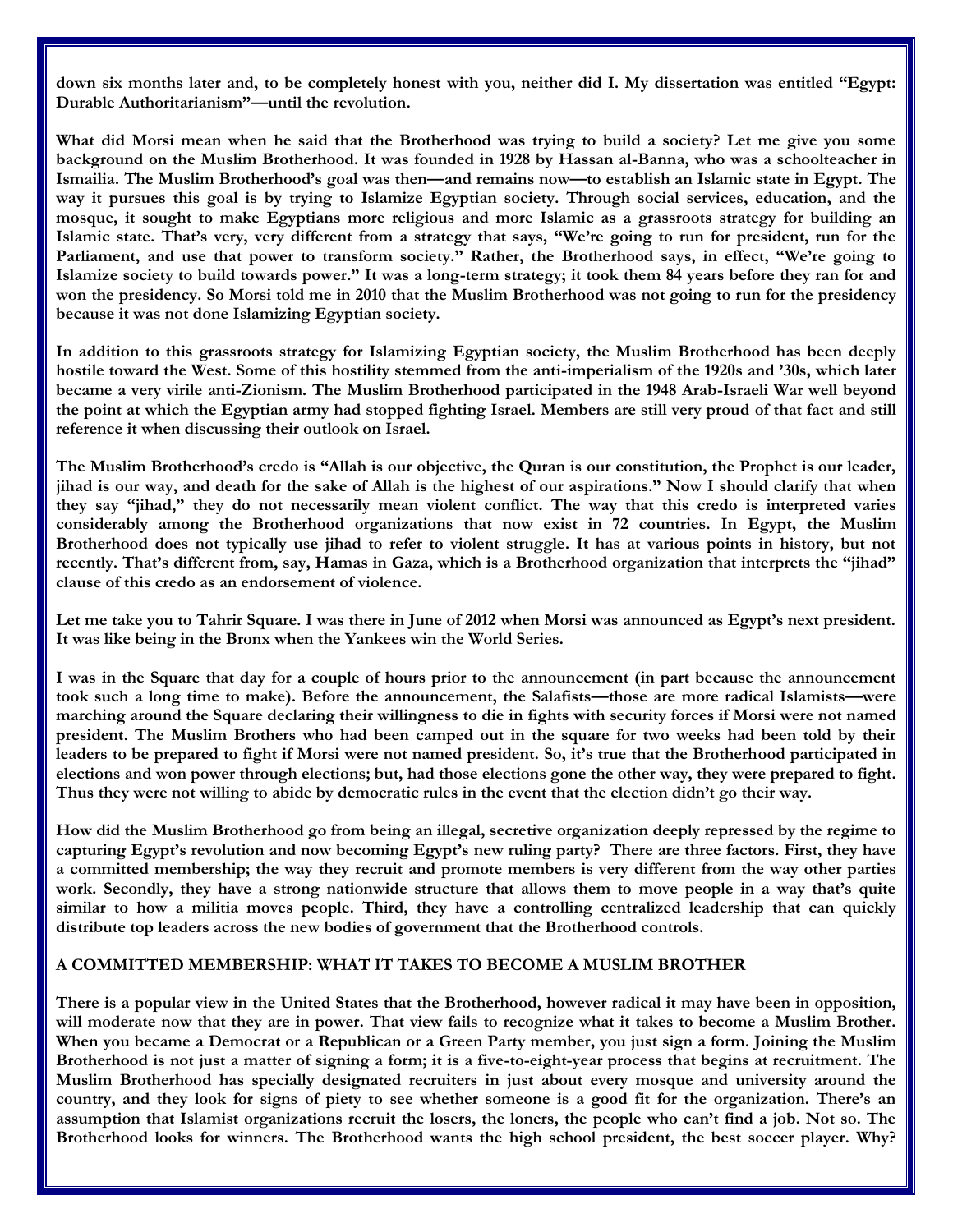**Because the Brotherhood is trying to create a grassroots network for establishing that Islamic state. It wants people who will grow the organization, and that requires winners—people that others will want to follow.** 

**Once you're recruited, you become a muhib (literally, a "fan" or "lover"). This is a six-month to one-year stage in which you're watched. Do you pray five times a day? Do you fast for Ramadan? Do you give charity? Are you a good person? Do you fit in well socially with the organization? Mostly at this stage you're doing social activities camping events, sporting events, volunteering. If you pass the exam, you become what's called a muayyad, a supporter. That lasts from one to three years, and at this stage you start learning the Brotherhood's curriculum. They have a set curriculum. It includes rote memorization. You're taught how to preach at mosques. You're given certain local responsibilities. Throughout this process you are guided by three senior Brotherhood leaders who are watching you. If you pass an exam you become a muntasib, which means "affiliated." That lasts for a year. At this stage, you're penciled in as a member. They could still throw you out if they don't think that you're a good fit, if you don't follow orders, if you're not really that committed to the organization's principles. But at this stage you also start giving six to eight percent of your income to the Muslim Brotherhood. I get a lot of questions about how the Brotherhood gets its money. Does it get money from the Gulf? Does it get money from other foreign sources? I don't know, but if every Muslim Brother is giving six to eight percent of their income to the organization and you're talking about some 700,000 people, it's pretty clear they have an independent source of wealth.** 

**If you pass the exam at this stage, you become a muntazim, an organizer. This lasts for about another two years.**  This is the first time you're able to vote in Brotherhood internal elections, and you can have a local leadership **position. If you pass this exam, you become an ach amal, a "working brother," and you take what's called a bayah or an oath to the organization to follow its senior leaders' decisions. Again, this is a five-to-eight-year process, during which they're weeding out anyone who might not be committed to the organization's principles and might not be willing to follow the organization's leaders. This is not at all like a standard political party. It is actually much closer to the way a cult works.** 

## **THE BROTHERHOOD'S NATIONWIDE STRUCTURE**

**At the lowest level of the Brotherhood structure is what's called an usra, or "family." You can think of this as a cell. This is a group of five to eight Muslim Brothers. They meet weekly for about three hours. They discuss the Quran, religious texts, the Brotherhood's curriculum, politics. They share their personal lives. The members of this group become a Muslim Brother's best friends. The people that you work most closely with are in your usra. The usra is a mechanism through which the Brotherhood embeds your social relationships into the organization so that you're less likely to disobey it due to peer pressure and you're less likely to leave it because you'll be leaving your best friends. This becomes an important tool for organizing local activities. There's a chief of every family called naqib al-usra whose responsibility is to assign people to recruit, to preach, to run social services, to manage voter kiosks, etc.** 

**Six to twelve families makes up a populace or a sho'aba. A number of those make up a muntaqa or an area. A number of those make up a governorate, which is like a state or a province in Egypt. You have a number of governorates making up a sector. Then at the very top of this pyramid is the Guidance Office, an executive body composed of twenty Muslim Brothers, and the Shura Committee, a legislative body made up of some 120 Muslim Brothers.** 

**Here's how it works: A decision is discussed and voted on in the Shura Committee and then executed by the Guidance Office, which sends the commands down the chain. By way of illustration, in the days preceding the revolution's first demonstrations on January 25, 2011, the Shura Committee voted and the Guidance Office passed down the ruling that members would not participate in those demonstrations. Why didn't they participate in the revolution when it started? First, because the Brotherhood at that time was an 83-year-old organization; it wasn't going to follow kids—as they called them—who were on Facebook and Twitter into the Square. They are an established organization. They have protocols. They don't just follow any movement willy-nilly.** 

**The second reason is that the Mubarak regime had told the Guidance Office that if they participated in the protests, the whole Guidance Office would be arrested. So the Brotherhood passed down a decision that Muslim Brothers should not participate in the demonstrations and that if they did, they should not identify themselves as Muslim Brothers or carry the Brotherhood flag. Despite not participating, on January 26—day two of the revolution—half of**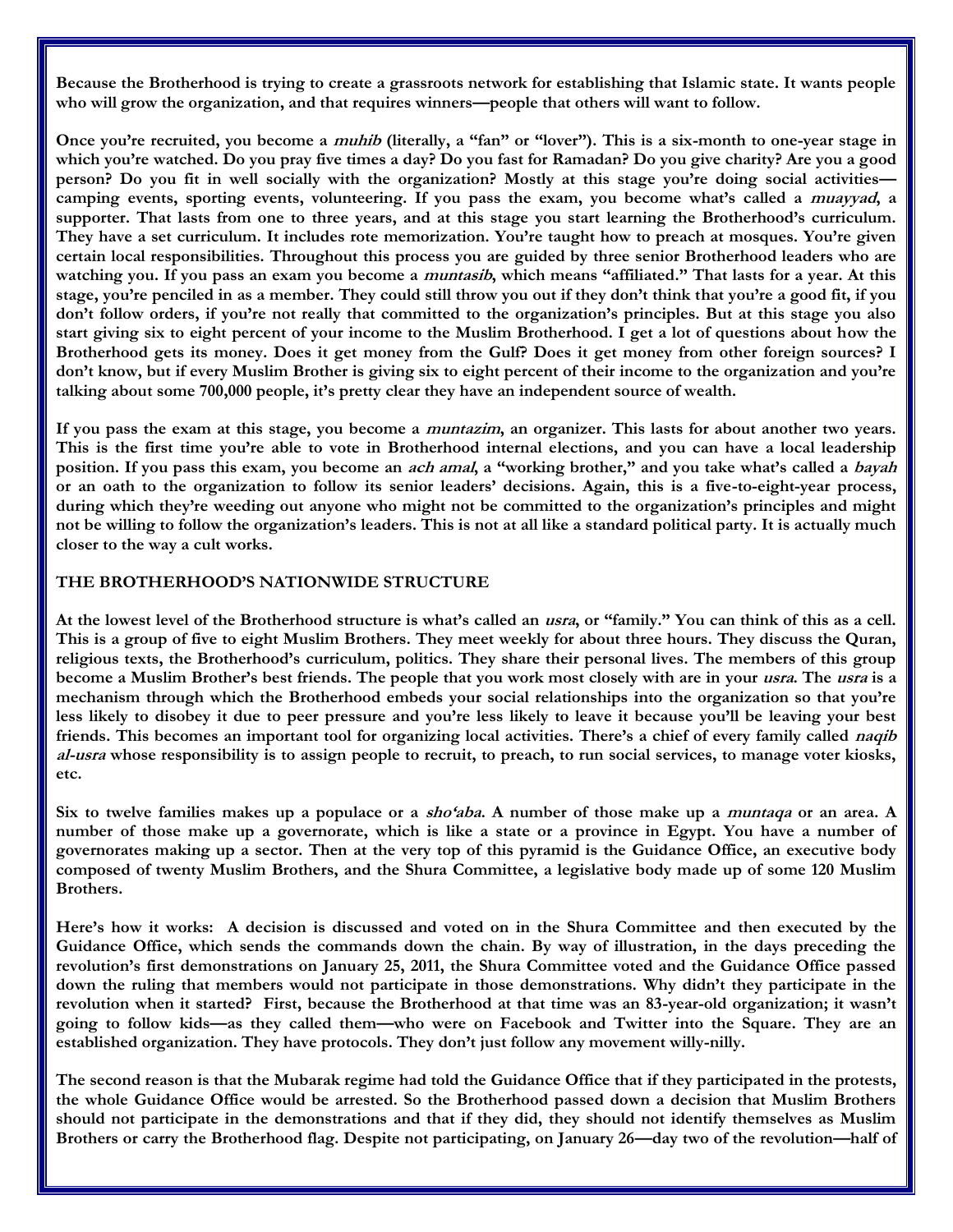**the Guidance Office was arrested anyway. So the following night the Brotherhood decided in its Shura Committee and then executed through the Guidance Office that it would participate in the revolution. By the night of Thursday, January 27, all cell phone and Internet communications in Egypt had been shut down. For the Brotherhood, however, that didn't matter because its interpersonal networks were able to move people. The following day—the "Friday of Rage" —Egyptians marched from their mosques after Friday prayers to the central squares. Hundreds of thousands of people participated. They overwhelmed the security forces, defeated the police, and attacked police stations, and the Mubarak regime was probably not going to survive after that. The Brotherhood's decision to participate in those demonstrations at that moment was pivotal for the revolution.**

**Another example: Last year I was in Egypt during the Parliamentary elections, and at every polling station I visited (during the first round) there were Brotherhood voter kiosks. No other party had this. I asked the young people manning the voter kiosks who told them to be there, and they said that they organized it through their usras, which had been commanded to set up voter kiosks by the Guidance Office. This structure is important to understanding how the Brotherhood moves people very efficiently.** 

**When it came time to form a political party last year, the Brotherhood took three of its top Guidance Office members—Muhammad Morsi, Essam al-Erian, and Saad al-Katatny—and made them the chairman, vicechairman, and secretary-general of the party, respectively. When it came time to choose Parliamentary candidates, the Brotherhood essentially used this structure as a vetting mechanism. If you wanted to run for Parliament, you first discussed it with the head of your family, and then if he agreed, it was passed up through five different levels of Brotherhood administrative leadership until the finalists were passed onto the party, which again was headed by three very senior Muslim Brothers, who then signed off on it. If you're sending up files through this process, you're probably not going to get moderates; you're getting people who have been vetted for their commitment to the Brotherhood's cause by multiple tiers of Brotherhood leadership.** 

**Today the Brotherhood will tell you that the Guidance Office, the Freedom and Justice party, and the Morsi presidency are three independent institutions. For example, this summer, I asked a senior Guidance Office leader, "Do you think that President Morsi will meet with Benjamin Netanyahu?" He replied, "Don't ask me. You have to ask President Morsi because I'm not serving the presidency." But then I said to him, "What if he did meet with Benjamin Netanyahu?" He replied, "Well, very simple. We would launch nationwide labor strikes and every Egyptian would join us." So perhaps these three entities aren't so separate. The Brotherhood has ways of reining in Morsi if he does something they don't like.** 

**Also, there is substantial overlap between the Guidance Office, Freedom and Justice Party, and the Morsi presidency –all intermixed with the Shura Committee. All of the Guidance Office are members of the Shura Committee. The four most important members are Khairat al-Shater, Mahmoud Ezzat, Mahmoud Ghozlan, and Mahmoud Hussein. Within the Morsi presidency, at least three presidential advisors are members of the Shura Committee. While there's no public list of the Shura Committee, I would estimate that at least two dozen members of the Shura Committee are also members of the Freedom and Justice Party's People's Assembly Delegation. The point here is that decisions reached by that Shura Committee are binding on all Muslim Brothers. If all these people are meeting in the same room reaching key decisions, then this Shura Committee is a key driver of the Brotherhood's actions in the Morsi presidency, in Parliament, in the new ruling party, and, of course, in the Brotherhood itself.** 

**For instance, when the Freedom and Justice Party decided how many seats to run for in Parliament, it didn't reach that decision on its own; it reached it in consultation with the Brotherhood Shura Committee. When it ran a presidential candidate, that was not a decision that the party reached; it was reached in the Brotherhood's Shura Committee. When Morsi chose governors of Egypt as president, he consulted with the Brotherhood's Shura Committee. This secretive body plays an important role in making political decisions for Egypt now that the Brotherhood has a president.** 

**The Brotherhood, the Freedom and Justice Party, and Morsi will coordinate to use the Brotherhood's mobilizing networks on behalf of their own activities. For example, in the week before Morsi was named president, the Brotherhood used that organizational pyramid to get people into Tahrir Square. It wasn't just a matter of telling people to go sit in the Square until Morsi was declared president; people were seated by administrative district, and they were receiving commands directly from the Guidance Office regarding what they should be doing and saying**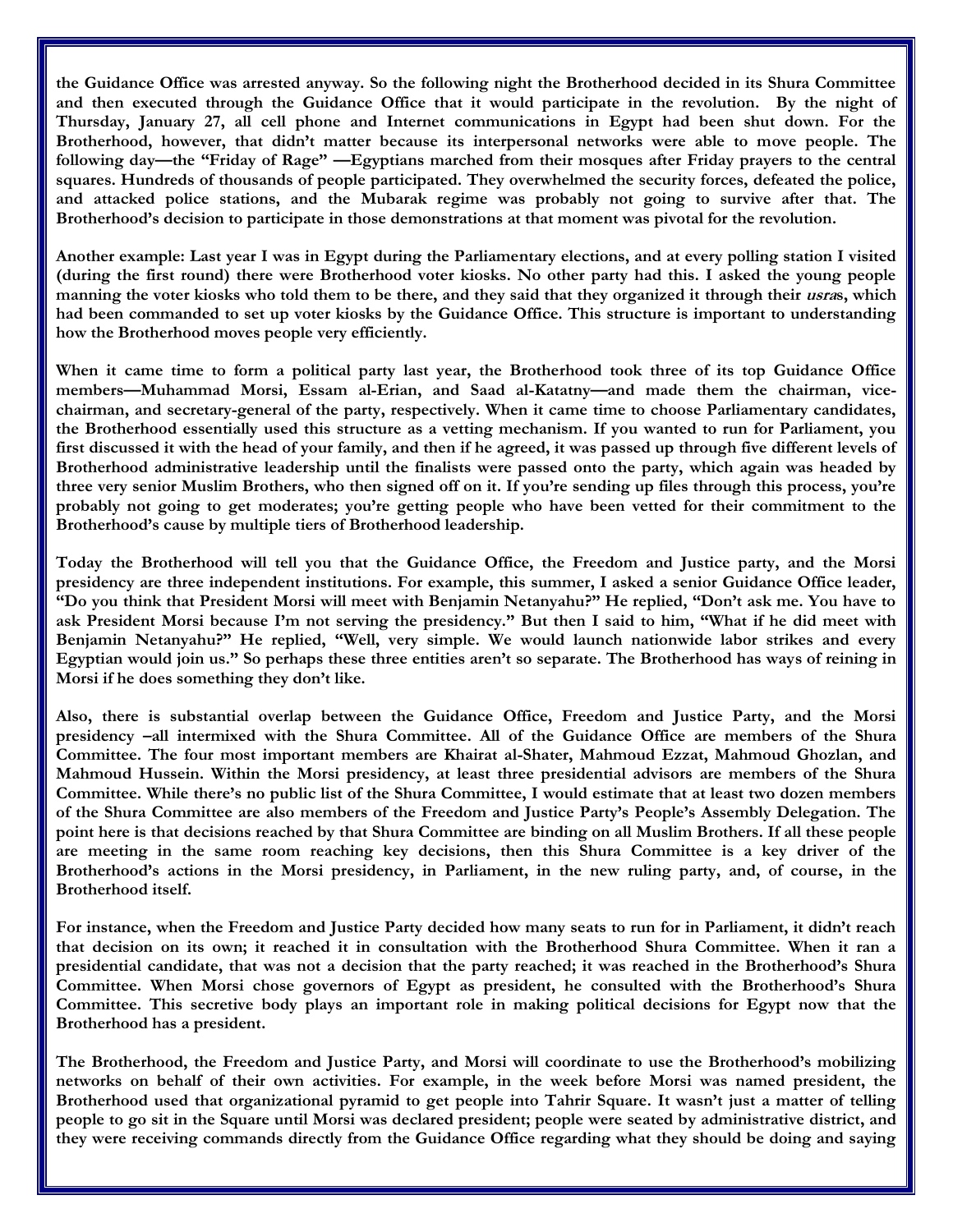**within the Square. In fact, the leader of a Brotherhood sho'aba—the second-tier administrative level of about 75 to 90 Brothers—showed me a communiqué on Brotherhood stationary with orders regarding what time they were supposed to pray, to keep their areas clean, and to raise their "spirit levels." He received such a memo twice daily from a central figure in the Square who communicated directly with the Guidance Office.** 

**The Muslim Brotherhood's organizational capability is another factor in why it is unlikely to moderate. If you're the only organized political force, you're probably going to win, and if you keep winning, why would you concede anything ideologically? So as long as the Brotherhood is Egypt's only organized political force, there's simply no incentive for it to moderate.** 

**If anything, the current state of Egyptian politics will likely pull the Brotherhood to the right, given that their strongest opponents are the Salafists. Whereas the Brotherhood's approach to sharia, the principles of Islamic law, is interpretive, the Salafists are textual literalists. Another key difference between the two is that whereas the Brotherhood is tightly organized, the Salafists are decentralized. They are divided among a host of different parties, movements, and political figures, because being a Salafist does not tie you to a particular organization. Being a Salafist is simply about interpreting the text literally; you're free to follow any of the thousands of Salafist sheikhs. There's a lot more independence built into Salafism, which means that they're a lot harder to mobilize in a coherent way. It's also much easier to become a Salafist than it is to become a Muslim Brother. Becoming a Brother, as I've said before, is a five-to-eight-year process; Salafists become Salafists by declaring themselves a multazim, someone who's committed to living according to the life of the Prophet Muhammad.** 

**This will create substantial pressure on the Brotherhood in the long-run in particular. Think of yourself as a young Islamist. If you have a choice either to join the Muslim Brotherhood, which takes five to eight years and requires that you follow a very senior leadership, or become a Salafist multazim, which takes five minutes and you can follow any Salafist sheikh you want, it's obvious which choice is more attractive.** 

**The fact that the Brotherhood and Salafists will battle over ideas and recruitment, the fact that these are going to be the two primary competing forces in Egyptian politics means that rather than being pulled toward the center, the Brotherhood will probably be pulled more toward the theocratic right. It will have to protect its rightward theocratic flank from the Salafists who will challenge them on recruitment.**

**What does this all mean for the United States? The key for U.S. policy is the Sinai. If what we have in Egypt now is the emergence of two theocratic organizations, one of which is likely to win reliably for a long time and both of which are quite hostile toward U.S. interests, our goal should be to reduce the likelihood of a crisis. The crisis most likely to arise is in the Sinai Peninsula, an unstable area in which roughly thirty Bedouin tribes are effectively fighting each other for lands and control, some of which have been co-opted by terrorist organizations. The concern is what happens if instability in the Sinai spills over into Israel and creates a crisis between Israel and Egypt.**

**Imagine a scenario in which terrorists from the Sinai Peninsula strike Israel, and Israel responds, shoots over the border into Egypt, and accidentally kills Egyptians. We saw this play out in August 2011 when the military was still in charge, and it culminated in mass protests and an attack on the Israeli Embassy, which almost sunk the Camp David Accords. The Egyptian attackers and the Israeli diplomats in that embassy were within one door of each other and had any of them died, there is almost no question that relations between the two countries and the peace treaty would have been in deep danger. From the U.S. perspective, we need to prevent a reemergence of that kind of crisis. In the short run, we should promote channels between the Muslim Brotherhood and Israel—quiet channels that would allow them to defuse a crisis. I've asked Muslim Brotherhood leaders, "What happens if this kind of crisis emerged under your watch? When it emerged under the military's watch, the military dialed things down after a very tricky period. Would you dial things down?" Brothers repeatedly have said to me, "No, we would not." The Muslim Brotherhood has made it clear to me that their end goal is to do away with this treaty, which they have long opposed, and I suspect they might use this kind of crisis as an excuse to find an out.** 

**Next, we have to link our military and economic aid to performance on key American interests. One of those interests is, of course, the treaty, but we have others: access to the Suez Canal, over-flight rights, cooperation on counter-terrorism, and pluralism. Military aid should be used for the strategic elements that the military will be primarily responsible for handling—counter-terrorism, Suez Canal access, preventing weapons from getting into Gaza. But on the economic side, we should be using not only economic aid but our influence in the IMF, where**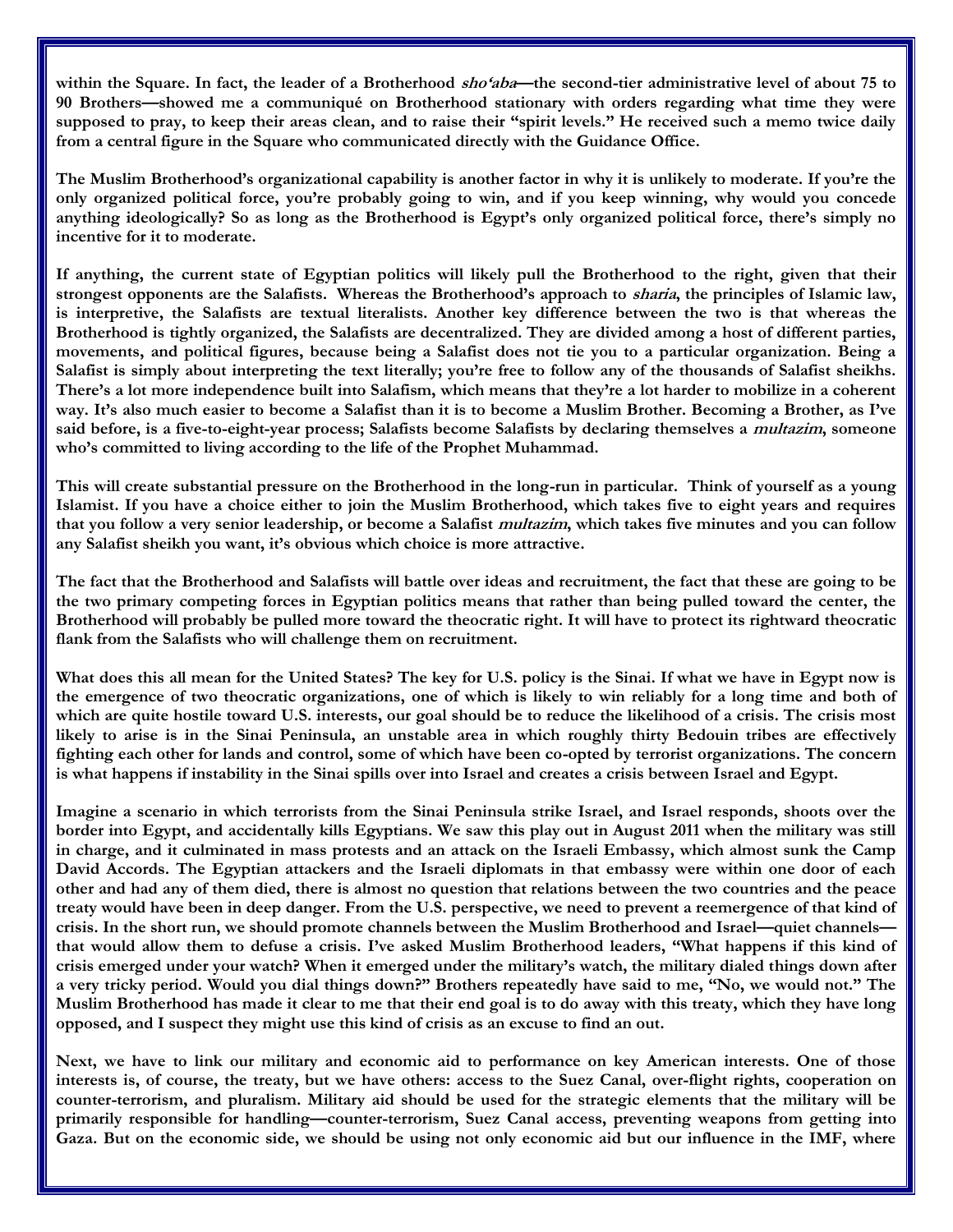**Egypt is looking for a \$4.8 billion loan, to make sure that Morsi does and says responsible things. And he hasn't done that. For example, when the U.S. Embassy was attacked in September, Morsi waited two days before saying anything at all. Initially, he even seemed to blame the attack on an offensive video. It was only after President Obama read him the riot act that he denounced it. We need to use our aid to make sure that he understands that that aid is contingent on his being a reliable partner.** 

**We also need to change the way we talk about Egypt. Too frequently the administration has referred to the Brotherhood as democratic. The Brotherhood is not democratic; it's theocratic and wants to establish a religious state in Egypt. Not only that, had the presidential election gone another way, I'm convinced from having been in the Square that the Brotherhood would have used violence to reject the outcome. Moreover, when we call the Brotherhood democratic, we signal to non-Islamist forces in Egypt that we have thrown our support behind the Brotherhood. Frankly, I don't think we have, but the suspicion in Egypt is that we are trying to replace a strong dictator with a strong organization, and we have to do everything we can to make sure that the Egyptian people know that we are neutral within the sphere of domestic Egyptian politics.** 

**Washington needs to speak up more for minority rights. Christians in Egypt feel neglected. There have been a series of church attacks since last year's revolution. There was a military assault on a Coptic protest last year in which about twenty-five people were run over by tanks, and the administration didn't say anything. When we fail to speak out, that's taken as another sign that we've thrown our weight behind the Islamists. And that's why when Hillary Clinton went to Egypt in July she was met by protests – not by Islamists, but by Christians and secularists who felt that the United States had sold them out. These are our friends in a country in which we unfortunately have very few. We need to do what we can to protect that friendship.**

**Finally, we need to talk about Camp David not as an exclusively American interest, but as an Egyptian interest, as well. I want to share a story that illustrates how we might do this. Last year, I met with a senior Brotherhood**  leader, and at the time the Brotherhood was saying it was going to put the Camp David Accords to referendum. I **told him this was dangerous. He said, no, this is democracy. I said, no, democracy is electing you—what you decide to do with that power is another thing. Will you put your tax policy to a referendum, I asked him. He said, no, this is different. I said, why's it different? People pay a big portion of their income to taxes. You think they care more about the peace treaty with Israel than taxes? He proceeded to rant about the Israeli-Palestinian conflict, and I stopped him and said, "Listen, you and I can agree to disagree about the Israeli-Palestinian conflict, but we should not disagree about the importance of keeping a treaty that has prevented war between you and a much stronger country to your northeast for the past thirty years. And let me ask you something, do you want Egyptians to die?" He said no. I said, "Then you'll keep the treaty. And let me tell you something else: if you don't keep the treaty, I'll be very sad because I have many friends in Egypt. But I'll be 6000 miles away. This will be on you." That's the message that needs to come out of Washington: that maintaining peace is on them, that power means responsibility, and that ultimately the peace treaty is beneficial for Egypt.** 

**I'm going to close with what I like to call "fun facts" that I unearthed during my summer trip to Egypt. But, to be honest with you, these are not fun.** 

- **1) Rifaat Mohamed Tahtawi was rumored to be Egypt's next foreign minister. This is the former Egyptian ambassador to Iran and Libya. He's a strong proponent of strengthened Iranian-Egyptian ties and a strong opponent of the peace treaty with Israel. The fact that he was rumored to be the next foreign minister - which is something I heard from multiple governments, by the way, including Egypt's, of course -- shows where the Brotherhood intends to take Egypt. I suspect the military prevented his appointment, and he's now Morsi's chief of staff. Not too shabby.**
- **2) Three top Muslim Brothers were recruited to the Muslim Brotherhood in the United States, including Morsi himself. Morsi, of course, is now president of Egypt, Mohammad Ali Bishr is a Guidance Office member as well as the new governor of Menoufiya, and Mahmoud Hussein – the one who told me this -- is the Muslim Brotherhood's current secretary-general. Hussein, studied for his Ph.D. in Iowa, and during that time he was the president of MAYA, the Muslim American Youth Association. And while he was getting to know Morsi and Ali Bishr in the United States, Hussein were also very friendly with Hamas's number two, Musa Abu Marzouk, who was also based in the United States and involved in these Brotherhood networks.**